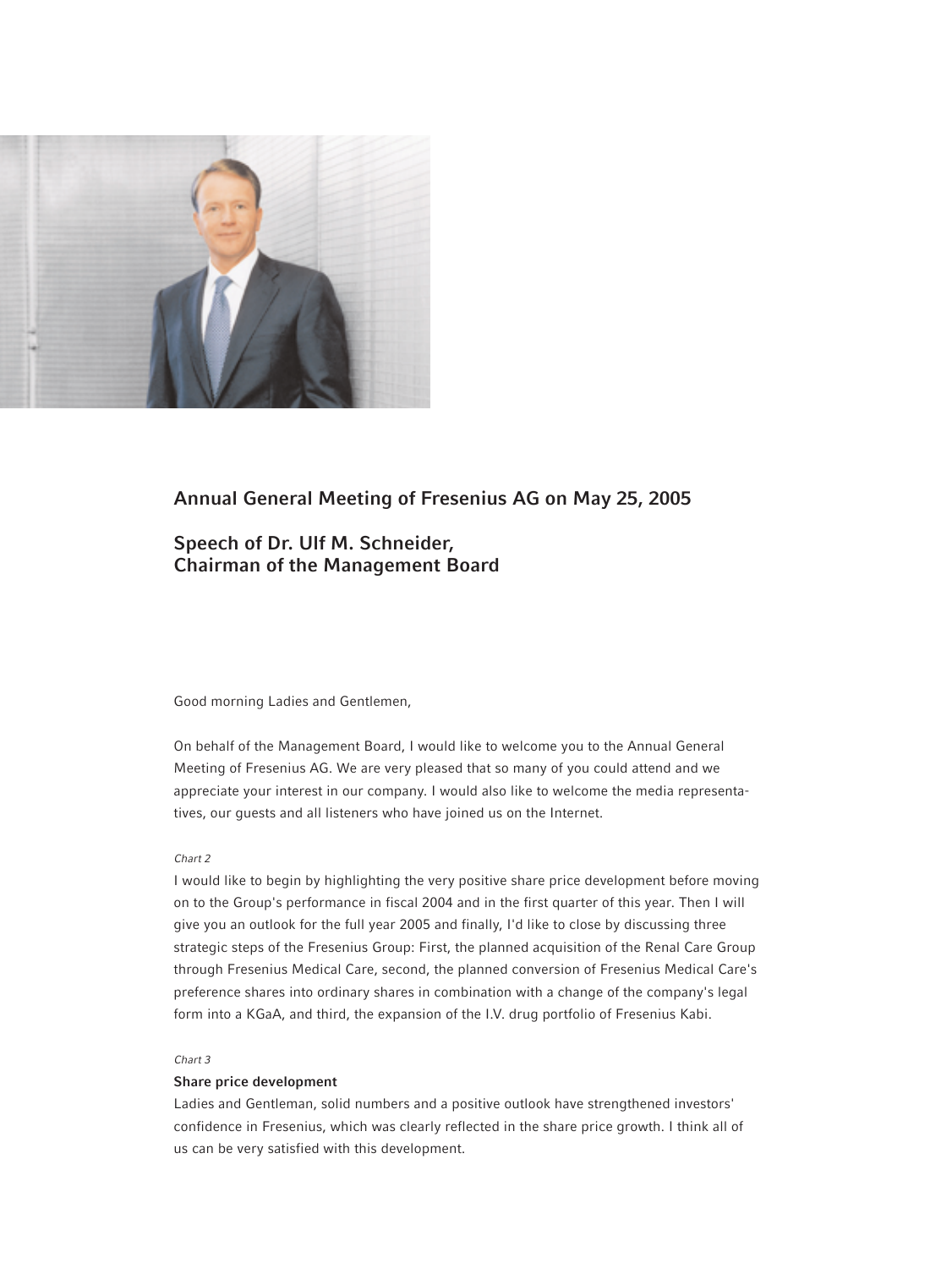In 2004, the preference shares gained an impressive 24 % while the ordinary shares rose 16 %. Both share classes significantly outperformed the 7 % growth of the DAX index. Based on the year-end share price of both share classes, the Group's market capitalization at the end of 2004 was nearly  $\epsilon$  3 billion, about half a billion euros higher than at the end of 2003.

## *Chart 4*

The development of the shares in the first five months of this year is also of interest, especially since they've posted even stronger growth than in 2004. By the end of last week, the ordinary shares have gained 17 % since the end of 2004 while the preference shares have gained exceptional 36 %. Compared to the benchmark indexes shown on the chart, the DAX has increased by 2 % while the M-DAX has gained 9 %. The Fresenius preference share is second best performer in the M-DAX index.

## *Chart 5*

## **Fiscal year 2004**

Now to the figures for 2004:

We met our ambitious targets for 2004. Fresenius Medical Care and Fresenius Kabi – our two main business segments that account for 90 % of our sales – significantly increased earnings. Fresenius ProServe's strategic realignment and restructuring has paved the way for improved profitability.

## *Chart 6*

## **Sales**

Group sales increased 8 % in constant currency and 3 % at actual rates to  $\epsilon$  7.3 billion. As in 2003, currency translation effects had a significant impact on our financial statements. The dollar played a significant role as it lost on average of 10 % of value in 2004 compared to the euro. However, it's very important to me to emphasize that this had little effect on our operational business. Our worldwide production network allows us to largely compensate for fluctuations in the exchange rates by keeping our costs and revenues well matched in a single currency region. For this reason, I prefer to present the following growth rates in constant currency as this reflects the real performance of the Group in the fiscal year.

It's also important to me to mention the organic sales growth. In 2004, this growth was 6 % which is equivalent to  $\epsilon$  435 million. This is nearly half a billion euros achieved through our own efforts – that means, without acquisitions.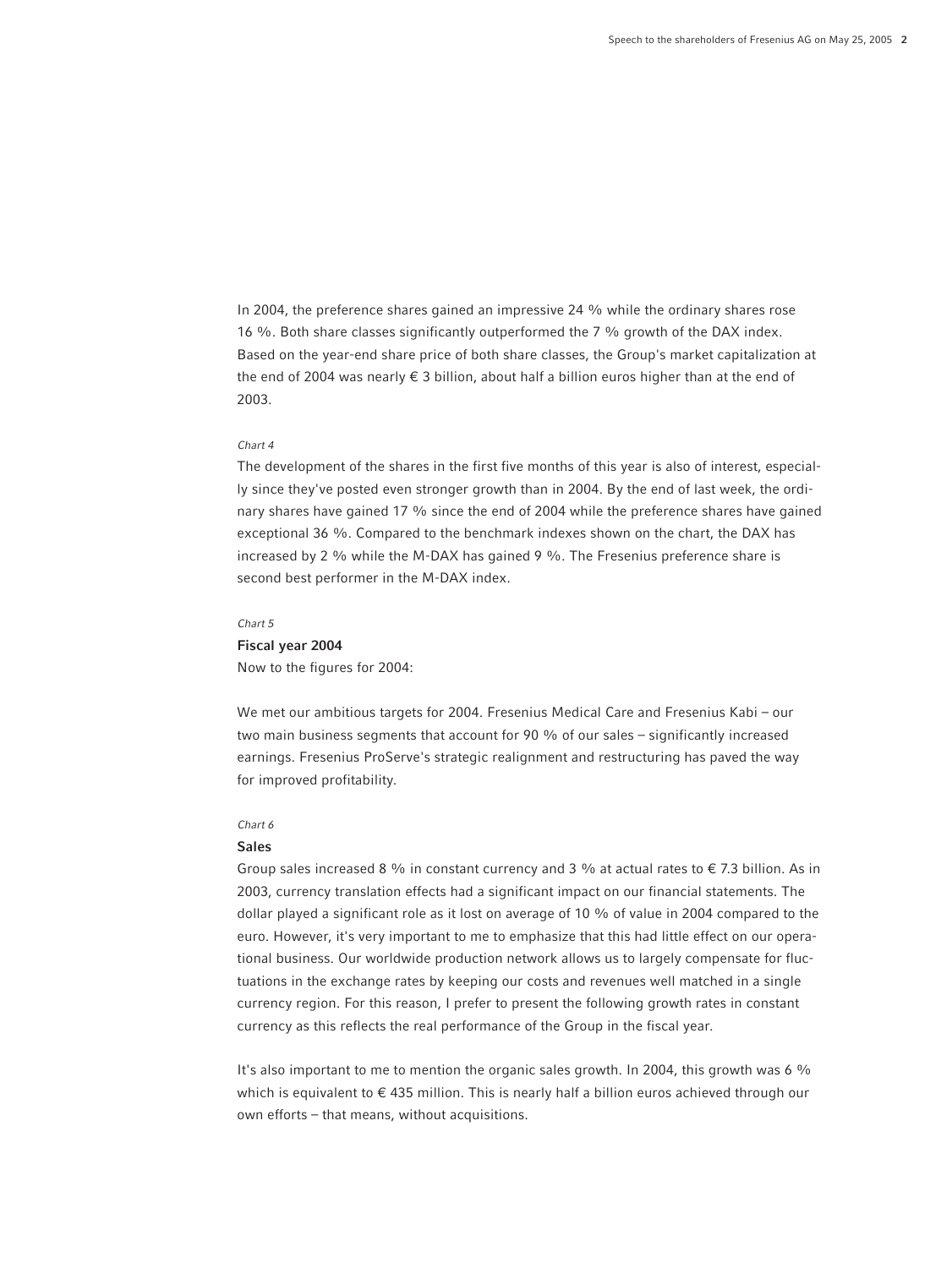Now to sales by region. The left side of this chart shows our international sales distribution. As you can see, North America is our biggest market, representing 48 % of group sales followed by Europe with 39 %. The right side shows the growth in the respective regions. North America performed strongly with an excellent 9 % growth. The growth in Europe was lower at 4 % due to cost cuts and price pressure in the health care sector in Germany. Excluding Germany, growth in Europe was 7 %. In Asia-Pacific, Latin America and Africa growth was clearly in the double digits. These markets are of great importance to us in the future. Demand for our products in these regions continuously increases and the health care systems evolve which leads to opportunities to improve the level of care.

## *Chart 8*

#### **Earnings**

This chart shows the development of our group earnings and, again, I'd like to highlight the constant currency growth rates. Group earnings were driven by Fresenius Medical Care and Fresenius Kabi which both posted excellent results. In addition, lower one-time restructuring expenses at Fresenius ProServe as well as lower interest expenses had a positive impact on group earnings. EBIT rose 15 % to  $\epsilon$  845 million, net income increased 55 % to  $\epsilon$  168 million. I would like to mention that 2003 earnings included one-time expenses of € 32 million after tax. Excluding the one-time expenses in 2003 and 2004, constant currency net income would have increased 25 % which is an exceptional achievement.

#### *Chart 9*

## **Dividends**

Dear shareholders, for the twelfth consecutive year we propose a dividend increase in agenda item 2. The proposed dividend for each ordinary share is  $\epsilon$  1.35 and for each preference share  $\epsilon$  1.38, an increase of 10 % for both share classes. The total dividend distribution is about € 56 million. This underlines our commitment to an earnings-driven dividend policy. Assuming a continued positive earnings development we intend to continue this policy for the year 2005.

Now I would like to thank all employees on behalf of the Management Board. Their excellent performance and their full commitment was key to the company's success. They coped with a challenging market environment – both nationally and internationally – and increased the already high acceptance of our products and therapies.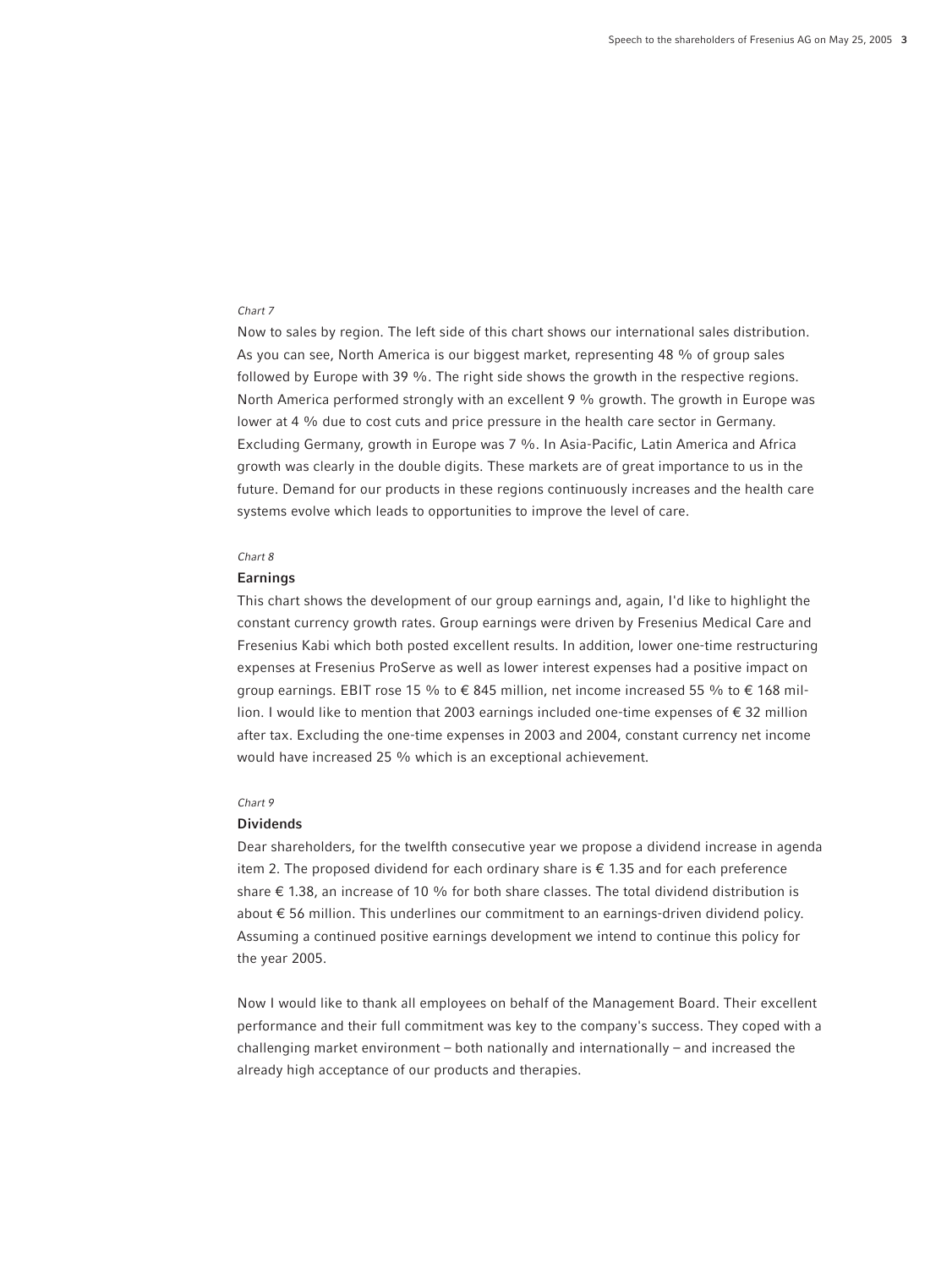Let us take a look at the performance of the business segments.

#### *Chart 10*

Fresenius Medical Care is the world's largest provider of products and therapies for patients with chronic kidney failure. Our goal remains to improve the quality of treatment for our patients. In the United States, all of our clinics have by now been converted to the *Ultra*Care treatment concept, which includes treatment with single-use dialyzers. This treatment method has been thoroughly analyzed since its introduction in the United States. The data show that the single-use of dialyzers can lead to a higher survival rate mid- to long-term. With the development of new products we also continue to improve treatment quality. We completed the development of a new dialysis machine that has a large number of new technical components and improved processes. This machine will be introduced in early June. We are also putting considerable effort into the continued development of dialyzers.

All of these initiatives contribute to the continuous positive development of Fresenius Medical Care. This is reflected in the 2004 figures where Fresenius Medical Care can look back on an exceptional year. Sales grew 13 % to US\$ 6.2 billion. A 9 % increase was achieved in the United States, which accounts for 68 % of total sales. In Europe and Latin America the business also developed very well. We were able to grow significantly faster than the market in many countries, mainly due to the good acceptance of our dialysis products.

Earnings also showed remarkable growth rates. EBIT rose 13 % to US\$ 852 million, net income increased 21 % to US\$ 402 million. Overall we are very pleased by 2004.

## *Chart 11*

Now to our second-largest business segment - Fresenius Kabi. Fresenius Kabi offers products for infusion therapies and clinical nutrition for patients in the hospital and in the outpatient environment.

In 2004, we focused on the further internationalization of Fresenius Kabi. We strengthened our worldwide presence through several acquisitions which are marked on this map. In South Africa we acquired Isotec to further expand our activities there. Isotec manufactures and markets infusion solutions for parenteral nutrition. This acquisition strengthens our market position in South Africa and the entire southern part of the African continent, which has a population of more than 200 million people.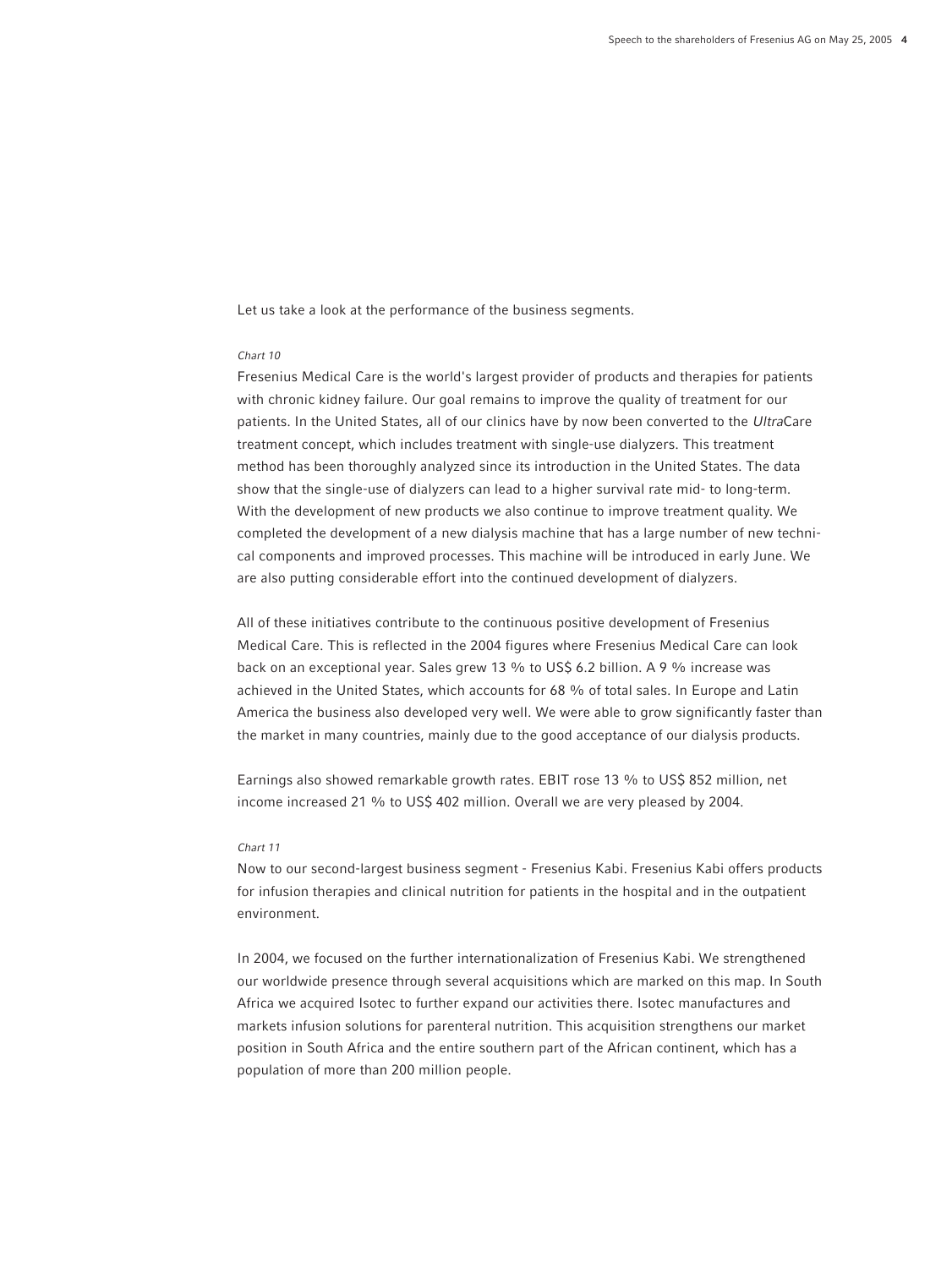We also expanded our presence in Australia with the purchase of a 25.1 % stake in Pharmatel which we will increase to 50.1 % by 2006. Pharmatel is one of the market leaders in the compounding of intravenously administered drugs for cancer patients. In South Korea we increased our stake in our subsidiary from 80 % to 100 %. In early 2005, we announced to expand our position in China by increasing our stake in our joint venture BFP from 65 % to 100 %. This joint venture was founded in 1994.

We also strengthened our position in Europe and acquired the company Infusia in the Czech Republic in the first quarter of 2005. Through this acquisition, Fresenius Kabi is one of the leading companies in infusion solution and clinical nutrition in the Czech Republic and Slovakia.

## *Chart 12*

Fresenius Kabi had a very active and successful year. The company achieved sales of about  $€$  1.5 billion. The organic growth was 5 %. With that, Fresenius Kabi's sales growth outpaced the market. Sales performance was especially strong in Asia-Pacific and Latin America. In China alone we had constant currency growth of 25 %. Excluding Germany, business developed excellently in Europe. The health care reform in Germany, our most important country market, led to a sales decrease of 6 %.

Operating profit developed exceptionally. EBIT increased 20 % to  $\epsilon$  176 million. The EBIT margin rose from 10.0 % in 2003 to 11.8 % in 2004.

## *Chart 13*

Key decisions for the future were taken at Fresenius ProServe. The company simplified its organizational structure and is now focused on the following three core businesses that can be seen on this chart: hospital management in Germany with Wittgensteiner Kliniken, hospital engineering and services, known as VAMED, and engineering and services for the pharmaceutical industry with Pharmaplan. In 2004, the nursing home business hospitalia care was sold and the international hospital management business hospitalia activHealth closed. At the same time we took further steps to improve the profitability. Significant efforts were made to reduce personnel and material costs and to further optimize operations.

#### *Chart 14*

The economic situation of Fresenius ProServe improved. Sales rose 10 % to  $\epsilon$  813 million, mainly due to the good performance of VAMED. EBIT was  $\epsilon$  9 million including planned onetime expenses of € 8 million. EBIT before one-time expenses was € 17 million. For Fresenius ProServe, 2004 was a difficult but overall satisfactory year. The reorganization and restructuring steps at Fresenius ProServe should contribute to further earnings improvements.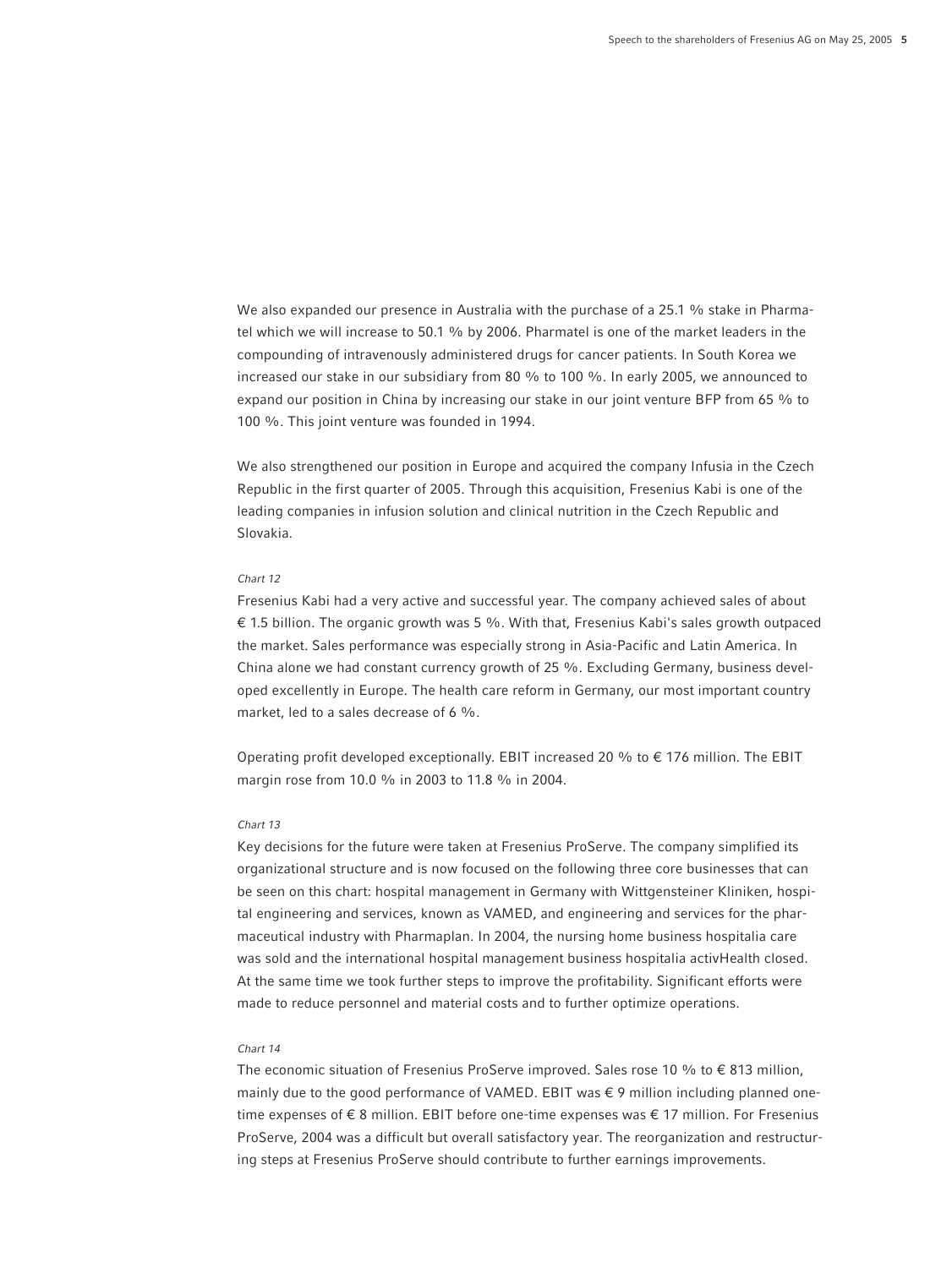Ladies and Gentlemen, the development of new therapies for the treatment of life-threatening diseases is very important to us. Fresenius Biotech is focused on the development of antibody therapies for the treatment of cancer and cell therapies for the treatment of the immune system. We invested € 28 million last year and will continue to invest. In 2005, we expect between € 35 and € 40 million.

Let me now report on the progress of a few clinical studies in oncology:

We started three clinical studies in 2004. After very good results of a phase I study on the treatment of malignant ascites in ovarian cancer, we started a Europe-wide phase II/III study. We expect first results from this study in the second half of next year. The same applies to a phase I study evaluating treatment of patients with malignant pleural effusion. In the treatment of ovarian cancer we started a phase IIa study. We expect to have first results in the first half of 2006.

We also completed two phase I studies – one for the treatment of peritoneal carcinomatosis and one for breast cancer. The final reports of both studies were presented to the international scientific community last Tuesday at the Annual Meeting of the American Society of Clinical Oncology (ASCO). These data were received very positively. Based on the encouraging results we are preparing a phase II study for the treatment of breast cancer and a phase II study for the treatment of gastric cancer. Both studies are expected to start by the end of this year.

Although we are at a very early stage of the clinical development, we are convinced that these new therapies will create new perspectives for Fresenius. We expect Fresenius Biotech's first products to enter the market at the end of 2007.

## *Chart 16*

## **First quarter of 2005**

Ladies and Gentleman, I would now like to discuss the business performance of the first quarter of 2005. We have had an excellent start into the new year. Sales in constant-currency rose 6 % to  $\epsilon$  1.79 billion. We are also very satisfied with the earnings development. EBIT rose 10 % in constant currency to  $\epsilon$  212 million. Net income increased 21 % in constant currency to € 46 million. This increase is mainly due to the strong earnings growth at Fresenius Medical Care and Fresenius Kabi. In addition, lower net interest expense had a positive effect.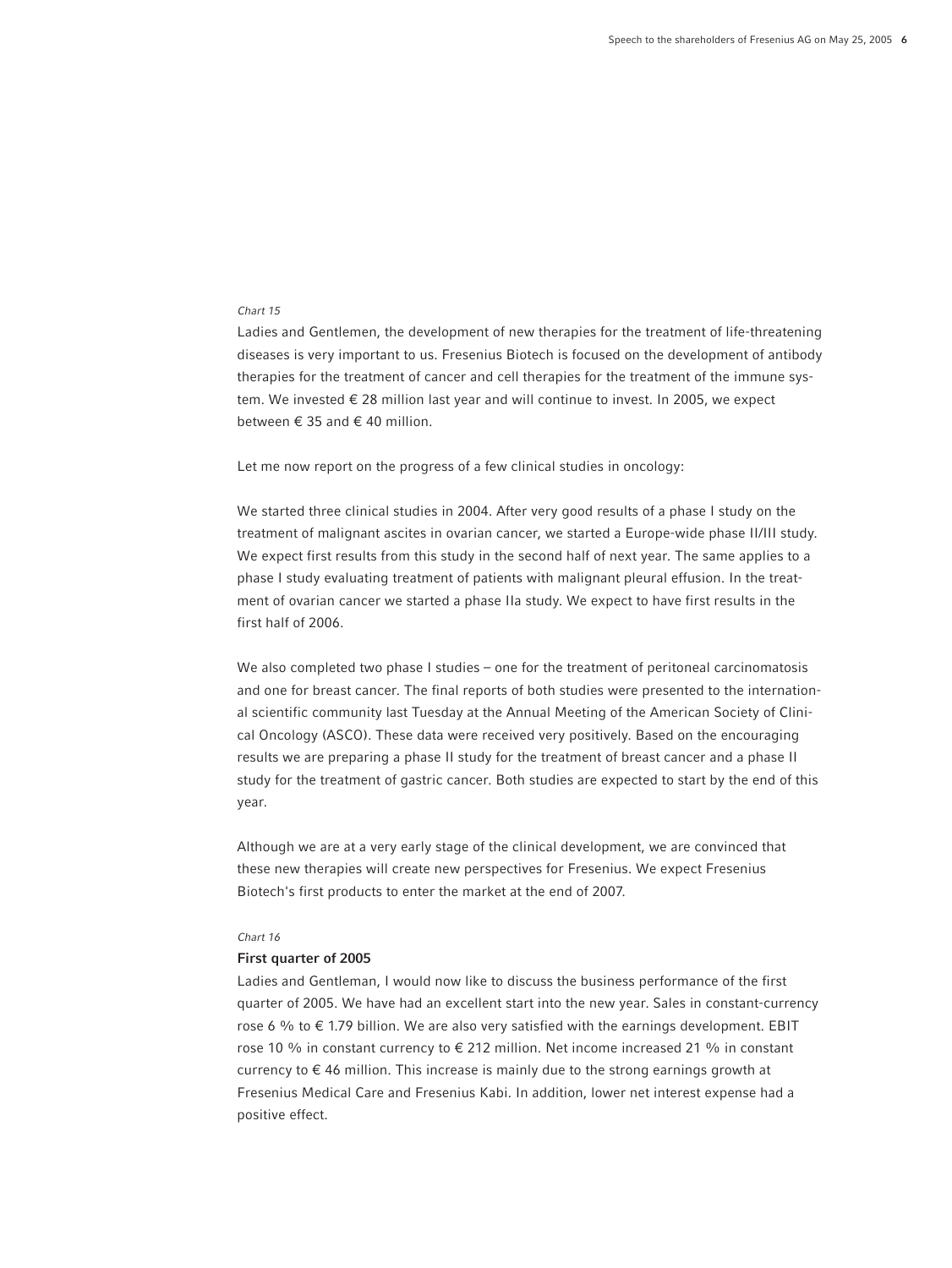Fresenius Medical Care continued its excellent sales and EBIT growth. The successful business performance in the United States and Europe resulted in the strong 10 % sales increase.

The successful sales development also drove earnings. EBIT rose 11 % to US\$ 220 million, net income increased 18 % to US\$ 107 million. Europe and the United States were again the main contributors.

This positive development is expected to continue in 2005. Fresenius Medical Care has confirmed its outlook for the year and forecasts revenue growth in constant currency between 6 and 9 % and net income growth in the low double-digit range. This outlook does not include the acquisition of the Renal Care Group, which I will discuss later.

## *Chart 18*

Now to Fresenius Kabi. We are very satisfied with this business segment which continues to impress with its earnings performance. EBIT rose 27 % in the first quarter of 2005 to  $\epsilon$  52 million while the EBIT margin improved further to 13.1 %. This is a significant increase compared to the 11.3 % of the first quarter of 2004 as well as to the 12.2 % of the fourth quarter of 2004. Fresenius Kabi has continually improved its margins, winning the recognition of many investors.

We are also very pleased with the sales growth of Fresenius Kabi. Sales increased 10 % to € 398 million. Organic growth was 5 % and acquisitions contributed 5 % as well. Currency exchange effects of +1 % were offset by the -1 % impact of divestments. I would like to focus on the performance in Germany where the situation has improved. Fresenius Kabi achieved a 2 % sales growth in the first quarter of 2005 after we had to face a decline in 2004 as I have mentioned before. We expect that we will be able to continue this trend for all of 2005.

Fresenius Kabi has also reiterated its outlook for the full year. Constant currency sales are expected to increase by about 10 % and the EBIT margin is projected to be greater than 13 %.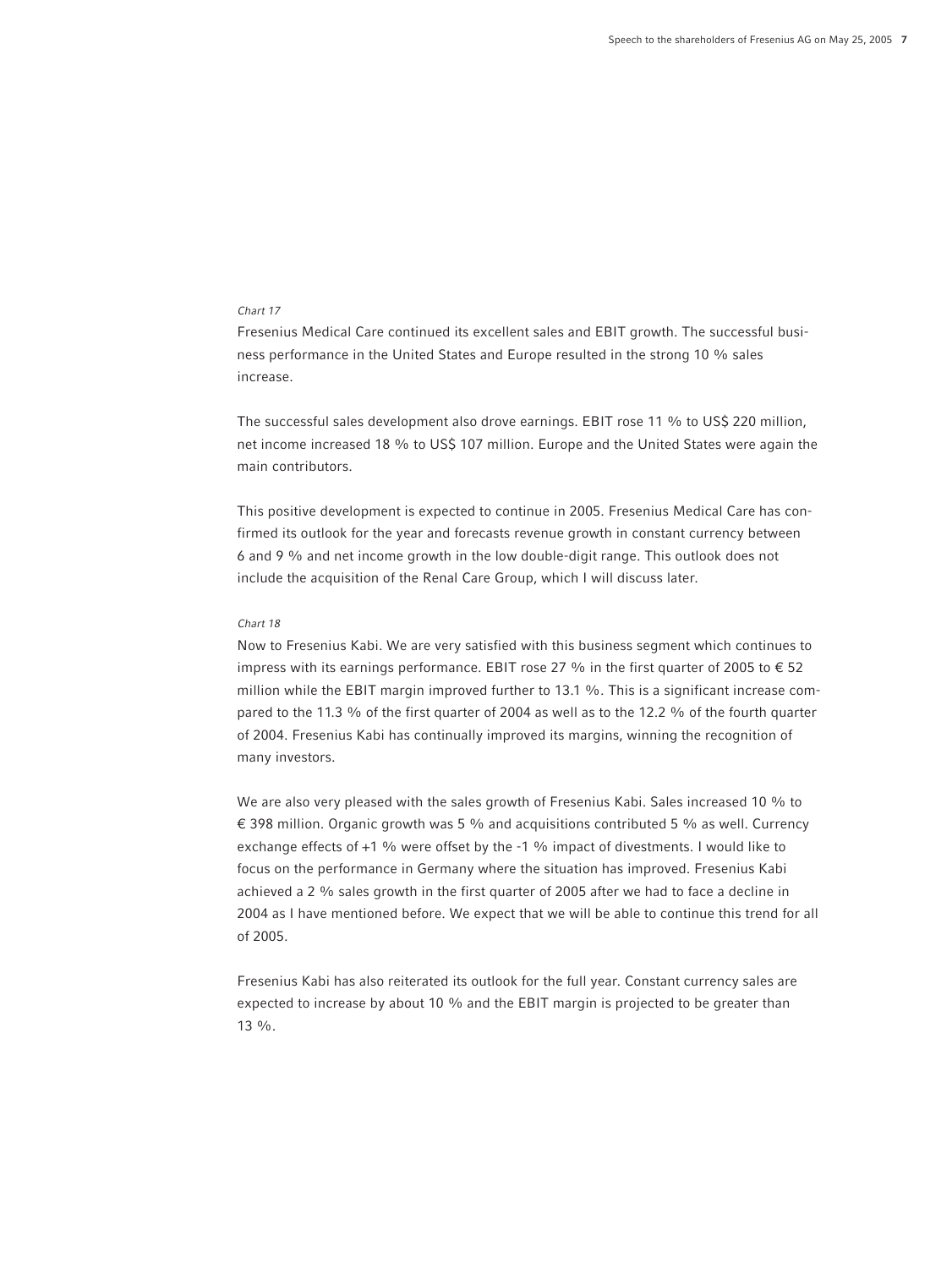Our problem division of 2003 and 2004 is on the recovery path. Fresenius ProServe was able to increase EBIT to  $\epsilon$  3 million in the first quarter of 2005. Sales were impacted by delays in hospital projects and by continued investment caution of the pharmaceutical industry when it comes to investment spending. This resulted in a 14 % decline in sales compared to the previous year. Organic sales decreased by 10 % at Fresenius ProServe. As I mentioned earlier, we sold or closed some business units in 2004.

Based on an improving order situation, Fresenius ProServe expects to increase organic sales by 5 to 8 % in 2005 and to achieve an EBIT between  $\epsilon$  20 to  $\epsilon$  25 million – a significant improvement compared to the  $\epsilon$  17 million of 2004.

One topic on today's agenda relates to Fresenius ProServe. We ask for your approval to update the profit and loss transfer agreement between Fresenius AG and Fresenius ProServe GmbH, which is 100 % owned by Fresenius AG. We are adjusting the contract to meet the Group's standards.

## *Chart 20*

Ladies and Gentlemen, I have just given you the 2005 outlook for the business segments. For the Group, these add up to exceptional expectations in sales and earnings growth. We expect to increase constant-currency sales between 6 and 9 %. Net income growth is projected to grow by 15 to 20 % in constant currency. With a 21 % increase in the first quarter of 2005 we are well on our way to achieve our ambitious targets. We have increased our capital expenditure program. After moderate spending in the past three years we want to step up investments and expect a volume of  $\epsilon$  400 to 450 million for the Group.

Fresenius Medical Care's acquisition of the Renal Care Group is not included in the outlook I just provided. We expect to complete this important acquisition in the fall of 2005.

## *Chart 21*

## **Optimizing existing activities, pursuing strategic opportunities**

In the final part of my speech I would like to address the points that we see as a top priority for the continued successful development of our company. On the one hand, that is the further optimization of the existing activities and, on the other, pursuing the strategic opportunities that are available to our company.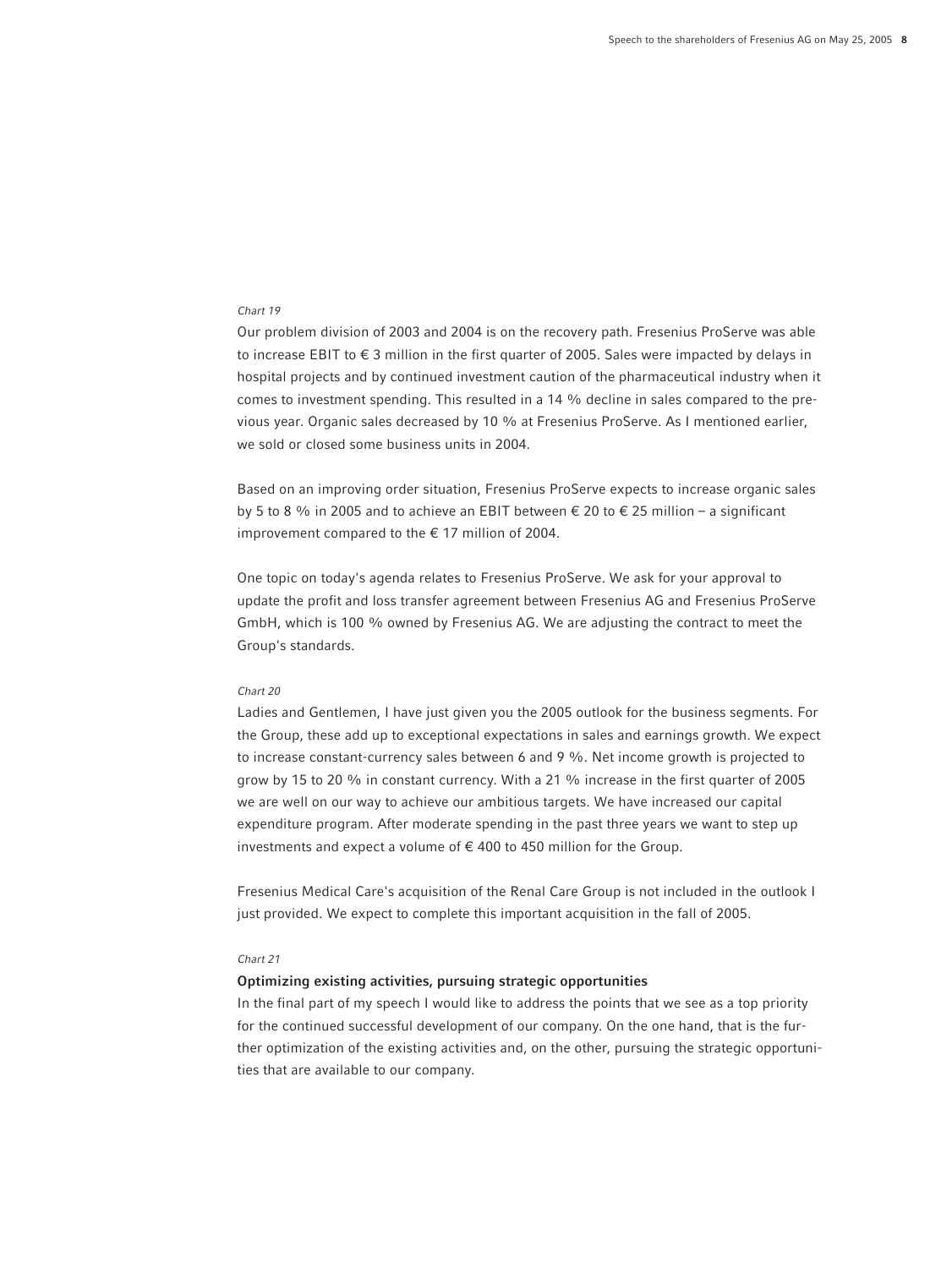We continuously strive to increase our profitability and have made good progress. We have increased the margins at Fresenius Medical Care and Fresenius Kabi. We will continue to optimize our existing activities in the years ahead. We have started a number of initiatives to further reduce our production costs. This includes streamlining processes, optimizing the use of materials and reducing purchasing costs and leveraging on innovative technologies. In addition, we are improving our administrative activities. As a result, we see further potential to increase the operating margin at Fresenius Medical Care and Fresenius Kabi. Our goals are set. At Fresenius Medical Care – before the acquisition of the Renal Care Group – we want to be in the range of 15 % while at Fresenius Kabi we are striving for an EBIT margin of about 15.5 % by the year 2007.

The restructuring steps in 2003 and 2004 at Fresenius ProServe are expected to lead to improved earnings in the mid-term. The first positive outcomes from these measures should be visible in 2005. In light of the ongoing discussion of cost reduction in the German hospital sector, we have to keep an eye on our material and personnel costs on a continued basis.

Strengthening our cash flow financing capability is another key task. Continuously increasing earnings and strict working capital management are key contributors. Here we have various projects underway including a further reduction in the days sales outstanding and the scope of inventories.

Let me summarize the relevance of all these actions:

The optimization of our operations and a sustainable strong cash flow performance provide the basis to widen our strategic options.

## *Chart 23*

The health care market offers us unique strategic perspectives. This market shows three main characteristics that are key to our business – it is global, it is driven by innovation and the demand continuously increases. Fresenius has made these three characteristics its own by going global early and by meeting the market's growing need and demand for innovation with novel products and therapies.

This is reflected by the sales and earnings figures that are shown here over a 10-year period. We will continue to follow our current path and use the strategic perspectives that are offered to us – with courage but also with commercial prudence.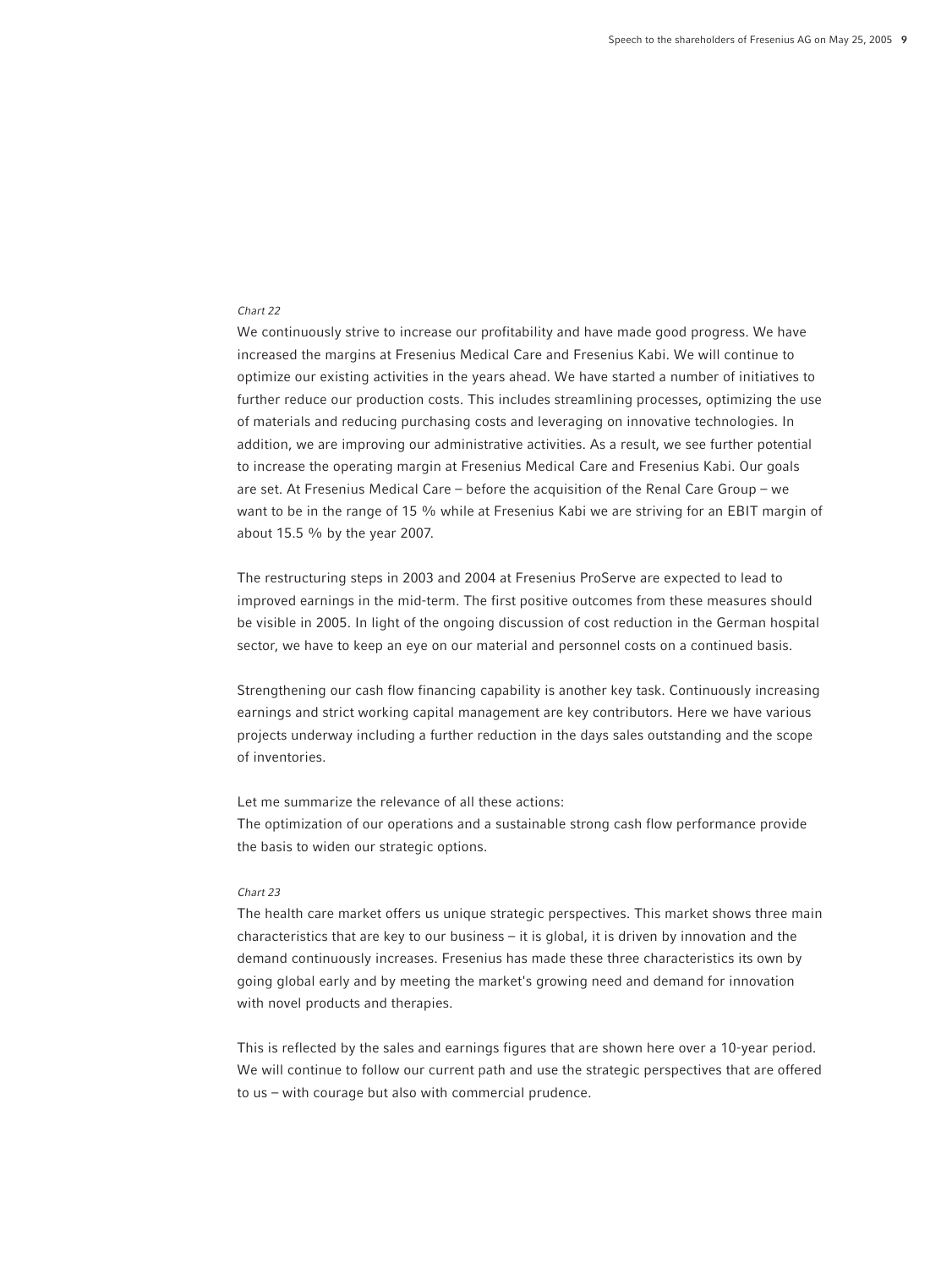We have emphasized the theme "perspectives" in our 2004 Annual Report. Strategic perspectives allow a company to achieve exceptional and sustainable success. I will now follow this theme and report on two important strategic steps for our business and the planned change in the capital structure and legal form at Fresenius Medical Care that will allow us to finance our growth plans in the future.

#### *Chart 24*

The acquisition of the Renal Care Group by Fresenius Medical Care is a key strategic opportunity. In early May, Fresenius Medical Care entered into a definitive agreement to acquire Renal Care Group, a US dialysis care company. Renal Care Group is fast-growing and highly profitable. Sales in 2004 were approximately US\$ 1.35 billion and net income was US\$ 122 million. The EBIT margin of 18.9 % is significantly higher than the current margin of Fresenius Medical Care.

This chart shows a map of the dialysis clinics operated by Fresenius Medical Care and Renal Care Group in the United States. On a combined basis the two will operate more than 1,560 clinics and care for around 117,000 patients. The acquisition is an excellent fit to Fresenius Medical Care's US operations and will enhance its leadership position in dialysis care and expand its product business.

This acquisition is part of a Fresenius tradition of large, courageous steps that were marked by strategic visions and operational discipline. For the Group, the acquisition is of equal importance with the purchase of National Medical Care in 1996 and the purchase of the infusion solution business of Pharmacia & Upjohn in 1998.

We are using the opportunity created by the global and regional consolidation of the market and decisively pursue our goal of the continued strategic expansion of our business. At the same time, our efforts are defined by strict commercial prudence. Experienced management, solid operational plans and a thorough integration process ensure success.

## *Chart 25*

Perspectives also arise from strong organic growth that are the result of previous strategic initiatives. I would like to use Fresenius Kabi as an example. Another acquisition served as the platform for growth in this case. The purchase of the Portuguese company Labesfal provided Fresenius Kabi with a basis for this organic growth. Fresenius Kabi significantly expanded its portfolio of intravenously administered drugs and will offer these products in Europe once regulatory approval is received. Labesfal is an excellent strategic fit to Fresenius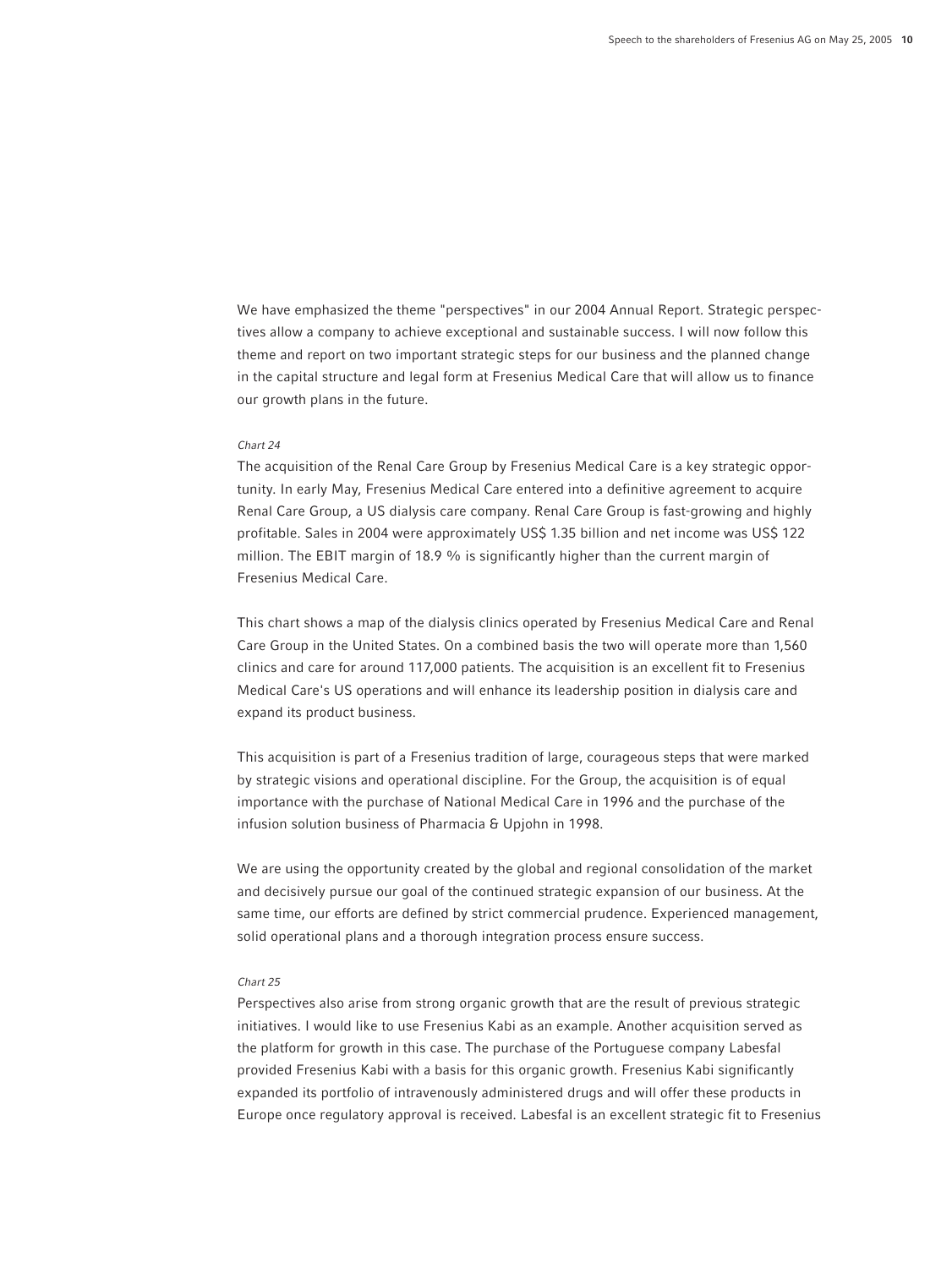Kabi. The combination of Labesfal's high-quality products and Fresenius Kabi's broad marketing network allows for a fast Europe-wide market entry beginning in 2007. We have built the basis for sustainable growth into a new market. The market we are entering with Labesfal's products is worth about € 1.2 billion in Europe alone. Today Fresenius Kabi has a market share of over 10 % and significant additional growth potential.

#### *Chart 26*

Fresenius will stay committed to growth in the future. Growth, Ladies and Gentlemen, requires capital. We are focusing on improving our financing capability through strong cash flow. In addition, we want to increase our financial flexibility while retaining our conservative, sound financing policy.

The announced change of Fresenius Medical Care's legal form from a stock corporation, ("Aktiengesellschaft"), into a "Kommanditgesellschaft auf Aktien" allows for further profitable growth while securing the financial flexibility of Fresenius Medical Care. In conjunction with this step, Fresenius Medical Care plans to create one share class and is offering preference shareholders the opportunity to convert their shares into ordinary shares by paying a premium. This will improve the liquidity and attractiveness of the ordinary shares. At the same time, the share structure will be simplified. Finally, the position of Fresenius Medical Care in the DAX ranking will improve.

Through the KGaA structure Fresenius AG will retain its current management control and continues to fully consolidate Fresenius Medical Care in its financial statements. This is possible even though Fresenius AG's stake in Fresenius Medical Care's voting shares will fall below 50 % when the non-voting preference shares are converted into ordinary shares. As long as Fresenius AG maintains ownership of more than 25 % of the share capital of Fresenius Medical Care, Fresenius AG will retain management control over the company. This flexibility will allow the company to finance its growth efficiently. At the same time, it is important to us that this structure allows to continue the current high standards of corporate governance at Fresenius Medical Care.

## *Chart 27*

It is our strategic goal to be a worldwide leading health care company providing products and therapies to severely ill people. Fresenius Medical Care is a key component of this strategy and has been always been a core business of the Fresenius Group. We have contributed significantly to the expansion and globalization of this business segment over many years. The continued management control and consolidation of Fresenius Medical Care in the financial statements of the Group is important to us. The links between Fresenius Medical Care and other business segments provide tangible financial value and are beneficial to all sides.